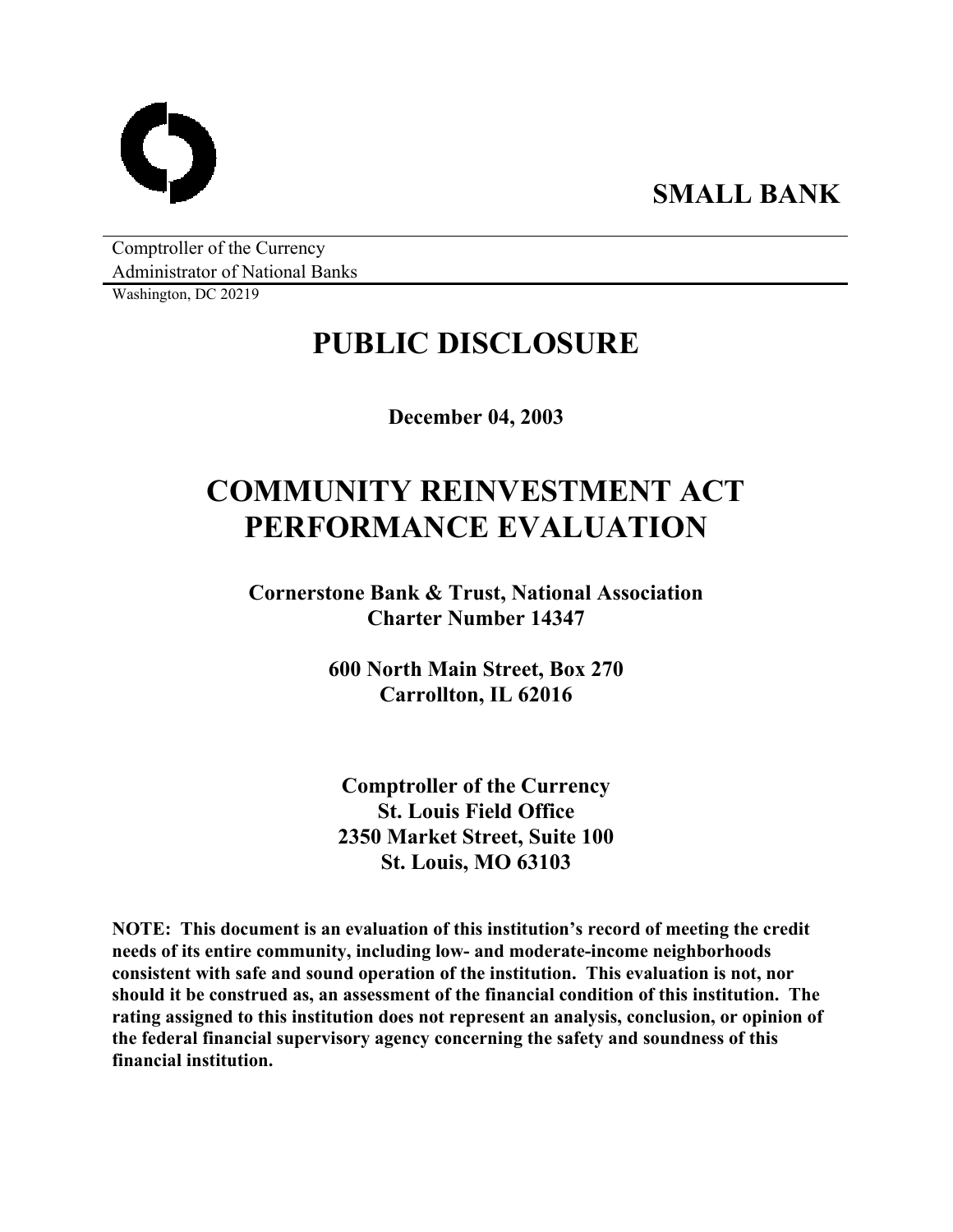## **INSTITUTION'S CRA RATING**

This institution is rated Satisfactory.

All lending performance components meet the standards for satisfactory performance. The major factors that support this rating are:

- The bank's lending reflects reasonable dispersion among borrowers of different income levels and an adequate dispersion among businesses and farms of different sizes given the demographics, economic factors, and legal impediments faced by the bank.
- Loans are reasonably distributed by geography classification.
- The level of lending is reasonable. The bank's average loan-to-deposit ratio is 83% and compares well to similarly situated area banks.
- A majority of the bank's loans extended during this evaluation period were originated within the bank's assessment areas (AA).

## **DESCRIPTION OF INSTITUTION**

Cornerstone Bank & Trust (CB&T) is wholly owned by Carlinville National Bankshares, a multi-bank holding company located in Carlinville, Illinois. During the evaluation period, however,

M & L Holding Company, a multi-bank holding company headquartered in Branson, Missouri, owned the bank. Carlinville National Bankshares purchased CB&T effective October 17, 2003. As of December 31, 2002, CB&T had total assets of \$90 million, net loans of \$68 million, total deposits of \$80 million, and total risk based capital of \$7.3 million. CB&T has three offices. The main office is located in Carrollton, Illinois, which is in Greene County. The bank also has a full service branch in Jerseyville and one in Alton, Illinois. The Alton facility opened in October 1999 and is located in Madison County. The Jerseyville branch opened prior to this evaluation period and is located in Jersey County. CB&T has three depository ATMs, one in each of the facilities. No branches were closed during the evaluation period.

CB&T offers traditional bank services and loan products normally associated with a community bank. As of December 31, 2002, net loans totaled \$68 million, representing 76% of total assets. The loan portfolio consisted of 37% commercial real estate/business, 31% residential real estate, 27% farm real estate/agriculture production, and 5% consumer loans.

During the evaluation period, the bank's ability to perform under the Community Reinvestment Act (CRA) may have been impeded by a Formal Agreement signed on October 2, 2001 with the Comptroller of the Currency to improve capital, earnings, audit and interest rate risk. The type and amount of CRA activities are consistent with the bank's size, its financial capacity, local economic conditions, and the credit needs of the community.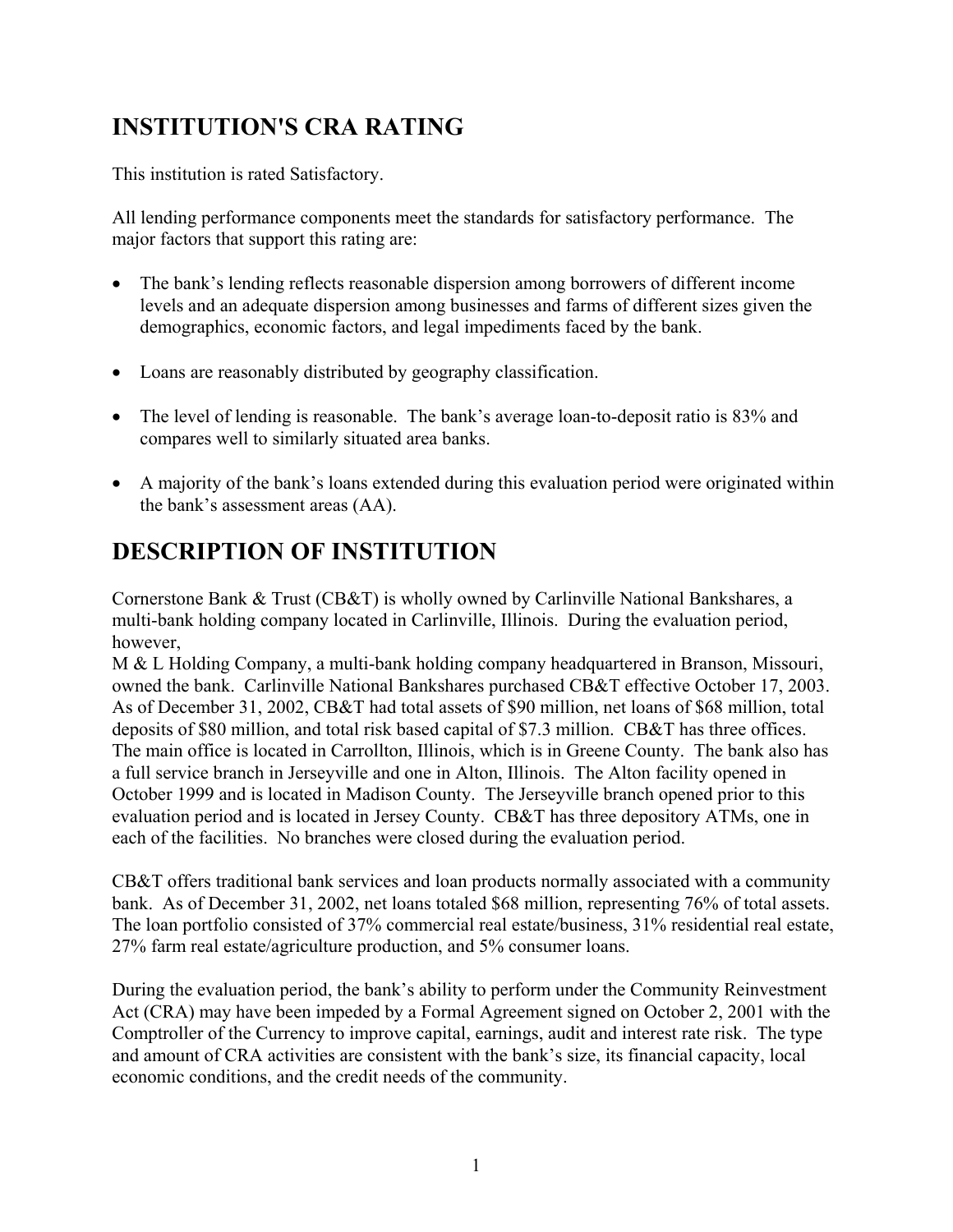To further our understanding of the community's credit needs, we made a community contact with a local businessperson knowledgeable about most of the areas served by the bank. Our contact did not identify any unmet credit needs and felt that local banks are involved in the community and are adequately meeting its credit needs.

CB&T's last CRA evaluation was March 30, 1998, and we rated the bank Satisfactory.

### **DESCRIPTION OF ASSESSMENT AREAS**

CB&T has two designated AA: Jersey County and portions of Madison County and Greene County. Both AAs are contiguous areas, meet the requirements of the regulation and do not arbitrarily exclude low- or moderate-income geographies.

#### **Jersey and Portions of Madison County Assessment Area**

Management designated Jersey County and portions of Madison County as an AA (MSA AA). These counties are part of the St. Louis Metropolitan Statistical Area (MSA). The AA is comprised of 5 census tracts (CTs) in Jersey County, 0101, 0102, 0103, 0104, and 0105, and 29 CTs in Madison County, 4010, 4011,4012, 4013, 4014, 4015, 4016, 4017.01, 4017.02, 4018, 4019.01, 4019.02, 4020, 4021, 4022, 4023, 4024, 4025, 4026, 4027.01, 4027.02, 4028.01, 4028.02, 4028.03, 4029, 4030.01, 4030.02, 4031.01 and 4031.02. The MSA AA includes the Jerseyville and Alton branches.

Based on the 1990 MSA median family income, 11 CTs or 32% are classified as moderateincome, 19 CTs or 56% are classified as middle-income, and 3 CTs or 9% are designated as upper-income. Data is not available for CT 4016 as it is no longer a valid CT with the 2000 Census. The bank's Jerseyville branch is located in moderate-income CT 0101 of Jersey County. The Alton branch is located in middle-income CT 4027.01 of Madison County.

The 1990 census data shows the total population in the AA was 152,340, which included 41,759 families. Of these families, 8,986 or 22% were classified as low-income, 8,444 or 20% as moderate-income, 10,959 or 26% as middle-income, and 13,370 or 32% as upper-income. The MSA median family income as of the 1990 census was \$37,995. The 2002 updated figure, adjusted for inflation by the Department of Housing and Urban Development, is \$61,400. We used the 2002 updated figure in our analysis to determine the borrower income levels.

Based on the 1990 census data for the AA, 14% of the population was age 65 and older, 20% of households were in retirement, and 11% of households lived below the poverty level. In 1990, the median housing value for the AA was \$50,875 and the median age of the housing stock was 32 years. Local housing for the AA was 87% 1-4 family units, with 68% being owner-occupied. Only 6% of the housing units were vacant.

Economic conditions in Jersey County are good, with unemployment only slightly higher than the state average of 6.4% and national average of 5.7% at year-end 2002. Bank management indicated Jersey County is experiencing significant growth.

Based on loans outstanding and discussions with bank management, the primary products in the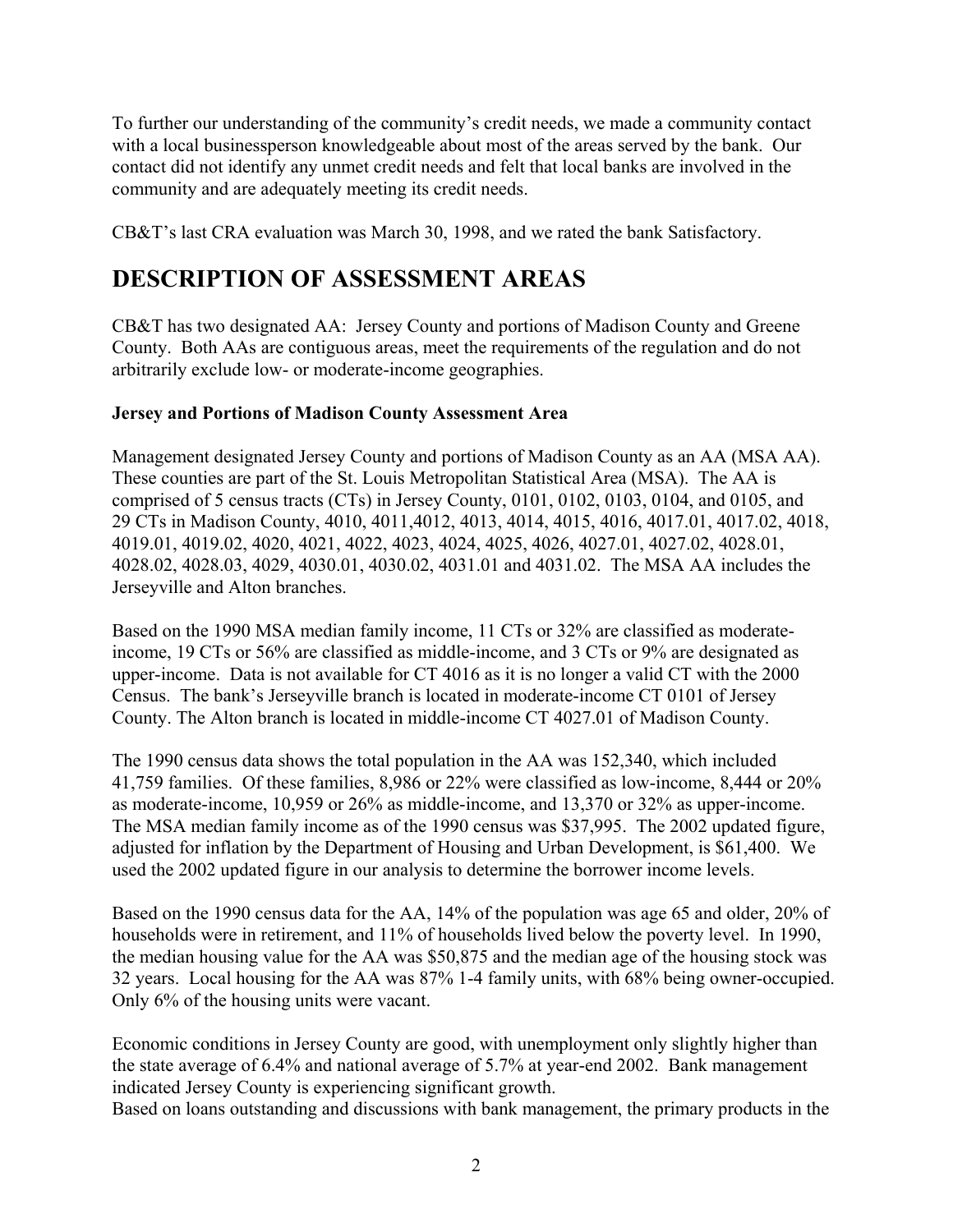MSA AA were determined to be residential real estate, commercial, and farm loans. Using only loans made within the AA, we reviewed all Home Mortgage Disclosure Act (HMDA) reportable loans originated and purchased from January 1, 2000 through December 31, 2002. HMDA data was only available on the MSA AA as the bank did not report details on loans made outside the MSA, which is allowed by the regulation.

As part of this CRA evaluation, we reviewed the independent HMDA audit performed during third quarter of 2003 by the bank's outsourced compliance auditor and concluded that the bank's publicly filed data was accurate and reliable.

To further our understanding of the community's credit needs, we made a community contact with a local businessperson knowledgeable about the MSA AA. Our contact identified residential real estate and small business loans as the primary credit needs in the community.

#### **Greene County Assessment Area**

The Greene County AA is in a non-Metropolitan Statistical Area (non-MSA) and is comprised of five Block Numbering Areas (BNA): 9736, 9737, 9738, 9739, and 9740. Based on the 1990 Census, one BNA, 9739, is classified as moderate-income and the remaining four BNAs are designated as middle-income. The bank's main office is located in Carrolton, which is in BNA 9740, a middle-income BNA. Based on loans outstanding and conversations with bank management, it was determined that the primary product of the Greene County AA was farm loans.

Total AA population is 15,317, which included 4,250 families. Of these families, 1,037 or 24% were classified as low-income, 847 or 20% as moderate-income, 1,109 or 26% as middleincome, and 1,257 or 30% as upper-income. The non-MSA median family income as of the 1990 census was \$29,693. The 2002 updated figure, adjusted for inflation by the Department of Housing and Urban Development, is \$46,700. The overall economic conditions in Greene County are stable with unemployment at 6.1%, which compares well to the state average of 6.4% and national average 5.7%.

Based on the 1990 census data for the AA, 19% of the population was age 65 and older, 15% of households were in retirement, 15% of households lived below the poverty level, and 40% of households received social security. The median housing value for the AA was \$27,765 and the median age of the housing stock was 43 years. Local housing for the AA was 88% 1-4 family units, with only 66% being owner-occupied and 10% of the housing units reported as vacant.

### **CONCLUSIONS ABOUT PERFORMANCE CRITERIA**

CB&T does a reasonable job of meeting the credit needs of its AAs, given the demographics, economic factors, competitive pressures, and regulatory issues faced by the bank. Please refer to the "Description of Institution" and "Description of Assessment Areas" sections of this evaluation for details on these performance context factors.

#### **Loan-to-Deposit Ratio**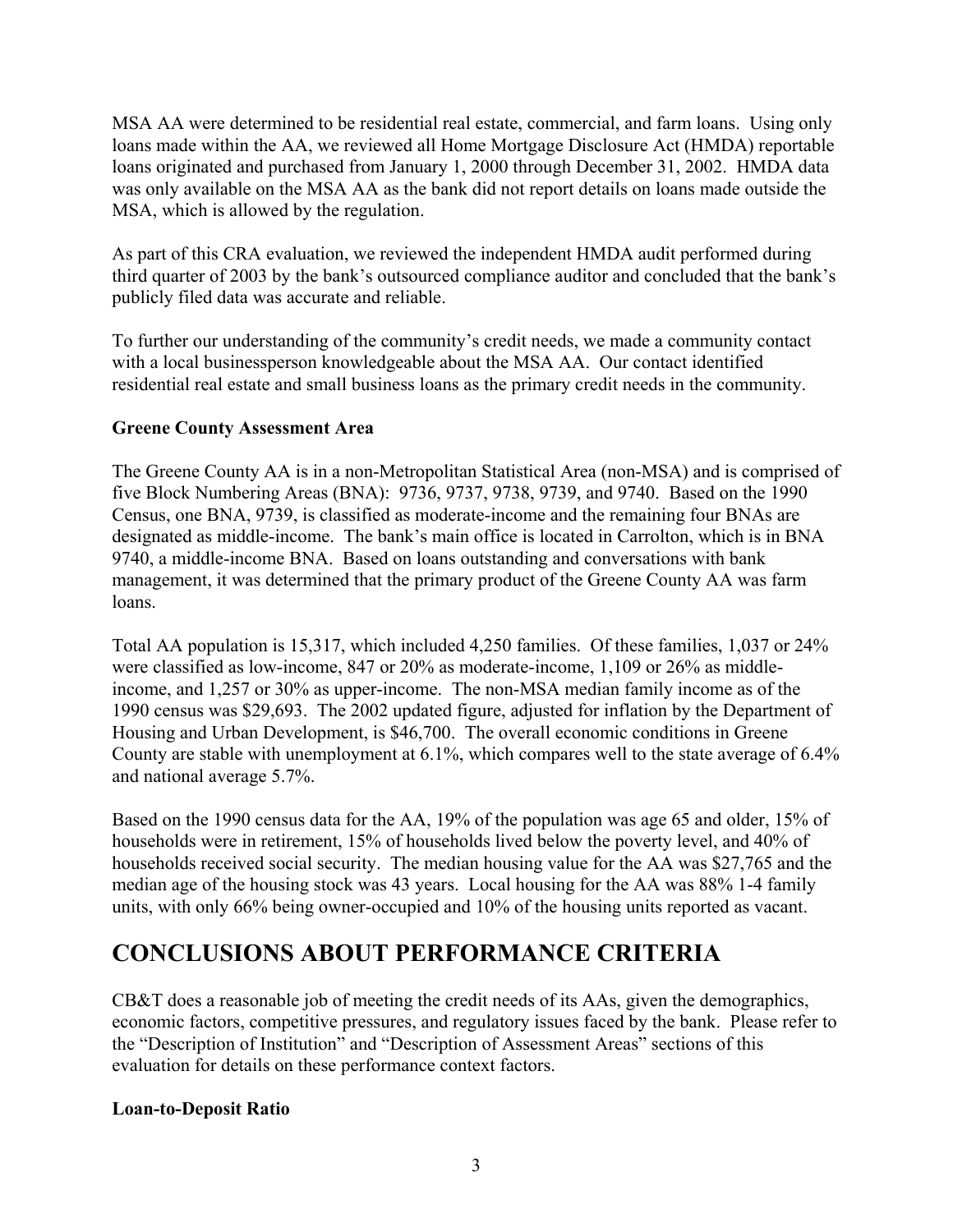CB&T's loan-to-deposit (LTD) ratio is reasonable. As of December 31, 2002, the bank's LTD ratio was 85%. CB&T's quarterly average LTD ratio since March 30, 1998 was 83%. This compares well to six similarly situated banks in the area whose quarterly average LTD ratios ranged from 31% to 78%, with an average ratio of 61%. These banks are considered similarly situated because of their size, location, and lending opportunities.

#### **Lending in Assessment Area**

Lending in the AA is satisfactory. Based on a review of HMDA data, a majority of the bank's loans originated since the last evaluation were made in the AA. HMDA data from the MSA AA reflected that 72% by number and 79% by dollar were made within the bank's AA.

#### **Lending to Borrowers of Different Incomes and to Businesses of Different Sizes**

The bank's lending in both AAs reflects reasonable dispersion among borrowers of different income levels and an adequate dispersion among businesses and farms of different sizes given the demographics, economic factors, and impediments faced by the bank.

#### **Lending in MSA AA**

#### *Residential Real Estate Loans*

The overall borrower distribution of home mortgage loans is adequate. Of the total home mortgage loans, home refinance loans accounted for 63%, home purchase loans accounted for 29%, and home improvement loans accounted for 8%.

In evaluating the borrower distribution of home mortgage loans, we considered the moderate level of households that live below the poverty level, 11%, and the barriers that this may have on home ownership.

| Borrower Distribution of Residential Real Estate Loans in MSA AA |           |          |           |          |           |          |           |          |  |  |  |
|------------------------------------------------------------------|-----------|----------|-----------|----------|-----------|----------|-----------|----------|--|--|--|
| Borrower<br>Income Level                                         | Low       |          | Moderate  |          | Middle    |          | Upper     |          |  |  |  |
| Loan Type                                                        | $%$ of AA | $%$ of   | $%$ of AA | $%$ of   | $%$ of AA | $%$ of   | $%$ of AA | $%$ of   |  |  |  |
|                                                                  | Families  | Number   | Families  | Number   | Families  | Number   | Families  | Number   |  |  |  |
|                                                                  |           | of Loans |           | of Loans |           | of Loans |           | of Loans |  |  |  |
| Home Purchase                                                    | 22%       | 13%      | 20%       | 27%      | 26%       | 37%      | 32%       | 23%      |  |  |  |
| Home<br>Improvement                                              | 22%       | 14%      | 20%       | 19%      | 26%       | 31%      | 32%       | 36%      |  |  |  |
| Refinancing                                                      | 22%       | 6%       | 20%       | 23%      | 26%       | 30%      | 32%       | 41%      |  |  |  |

The data used to evaluate CB&T's residential lending activity is presented in the following table.

*Source: Data reported under HMDA; 1990 U.S. Census data.* 

The borrower distribution for home purchase loans is good. The percentage of home purchase loans made to low-income borrowers (13%) is below the percentage of low-income families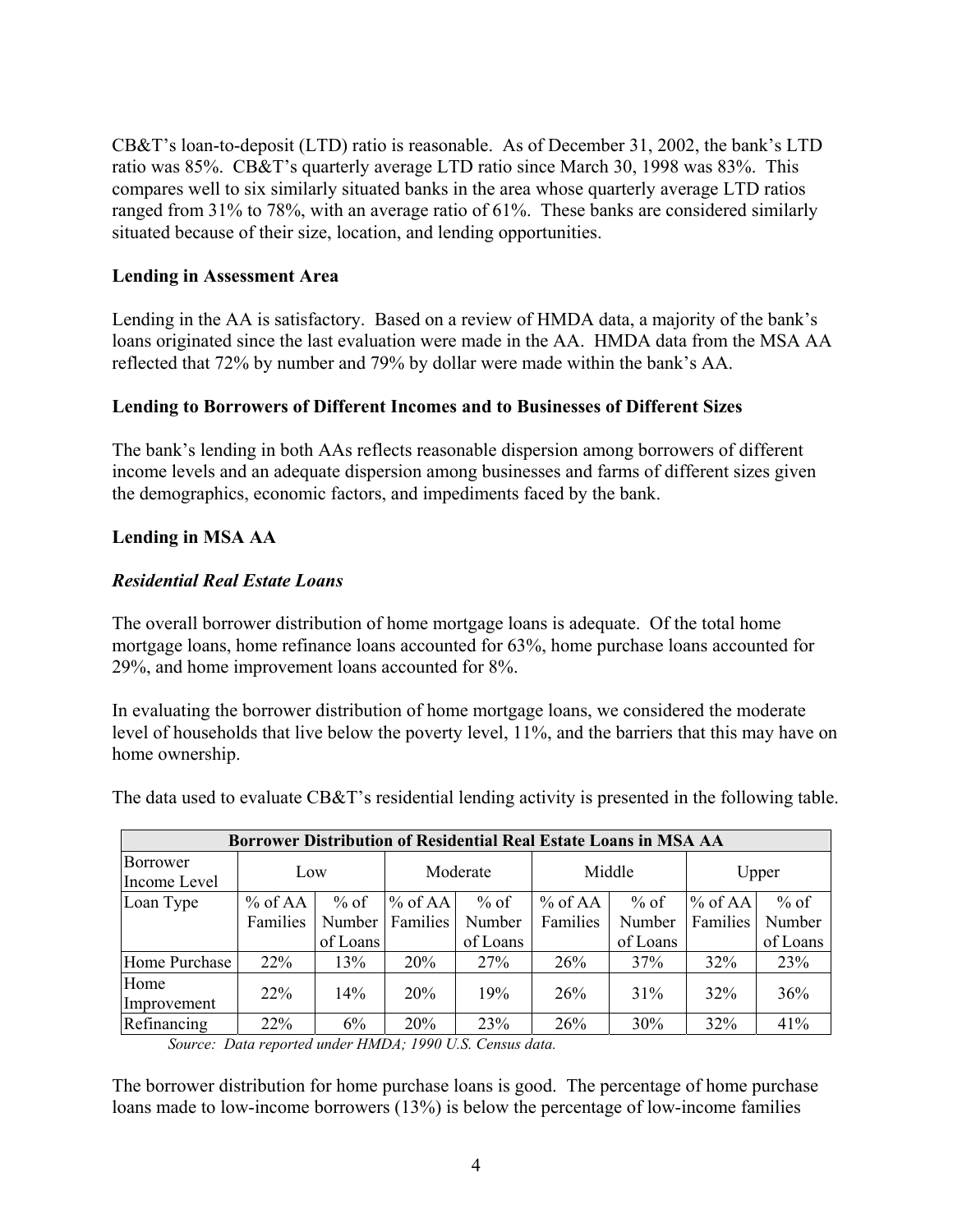(22%) in the AA. Opportunities to make loans to low-income borrowers are limited by the moderate percentage of people living below the poverty level. The percentage of home purchase loans made to moderate-income borrowers (27%) significantly exceeded the percentage of moderate-income families (20%) in the AA. Market share for home purchase loans made to low-income borrowers (2.44%) and moderate-income borrowers (1.94%) exceeds the bank's overall market share (1.93%) in the AA for home purchase loans.

The borrower distribution for home improvement loans is satisfactory. The percentage of home improvement loans made to low-income borrowers (14%) is also below the percentage of lowincome families (22%) in the AA. Again, opportunities to make loans to low-income borrowers are limited by the moderate percentage of people living below the poverty level. The percentage of home improvement loans made to moderate-income borrowers (19%) is comparable to the percentage of moderate-income families (20%) in the AA.

The borrower distribution for home mortgage refinance loans is adequate. The majority of HMDA loans were refinances and it is likely that middle- and upper-income level borrowers can more easily afford the costs associated with refinancing. The percentage of refinance loans made to low-income borrowers (6%) is significantly below the percentage of low-income families (22%) in the AA. Again, opportunities to make loans to low-income borrowers are limited by the moderate percentage of people living below the poverty level. The percentage of refinance loans made to moderate-income borrowers (23%) is slightly above the percentage (20%) of moderate-income families in the AA.

#### *Business Loans*

| <b>Borrower Distribution of Loans to Businesses in MSA AA</b> |                    |                 |  |  |  |  |  |
|---------------------------------------------------------------|--------------------|-----------------|--|--|--|--|--|
| Business Revenues (or Sales)                                  | $\leq$ \$1,000,000 | > \$1,000,000   |  |  |  |  |  |
| $\%$ of AA Businesses*                                        | 80%                | 6%              |  |  |  |  |  |
| $\%$ of Bank Loans in AA by #                                 | 75%                | 25 <sup>%</sup> |  |  |  |  |  |
| % of Bank Loans in AA by \$                                   | 90%                | 10%             |  |  |  |  |  |

The bank's distribution of loans to businesses of different sizes is adequate as illustrated in the following chart.

*Source: Loan sample (20 loans in the AA); Dunn and Bradstreet data. \* 14% of AA businesses did not report revenue data* 

#### *Farm Loans*

The bank's distribution of loans to farms is good. Only nine farms in the AA reported revenues in excess of \$1 million.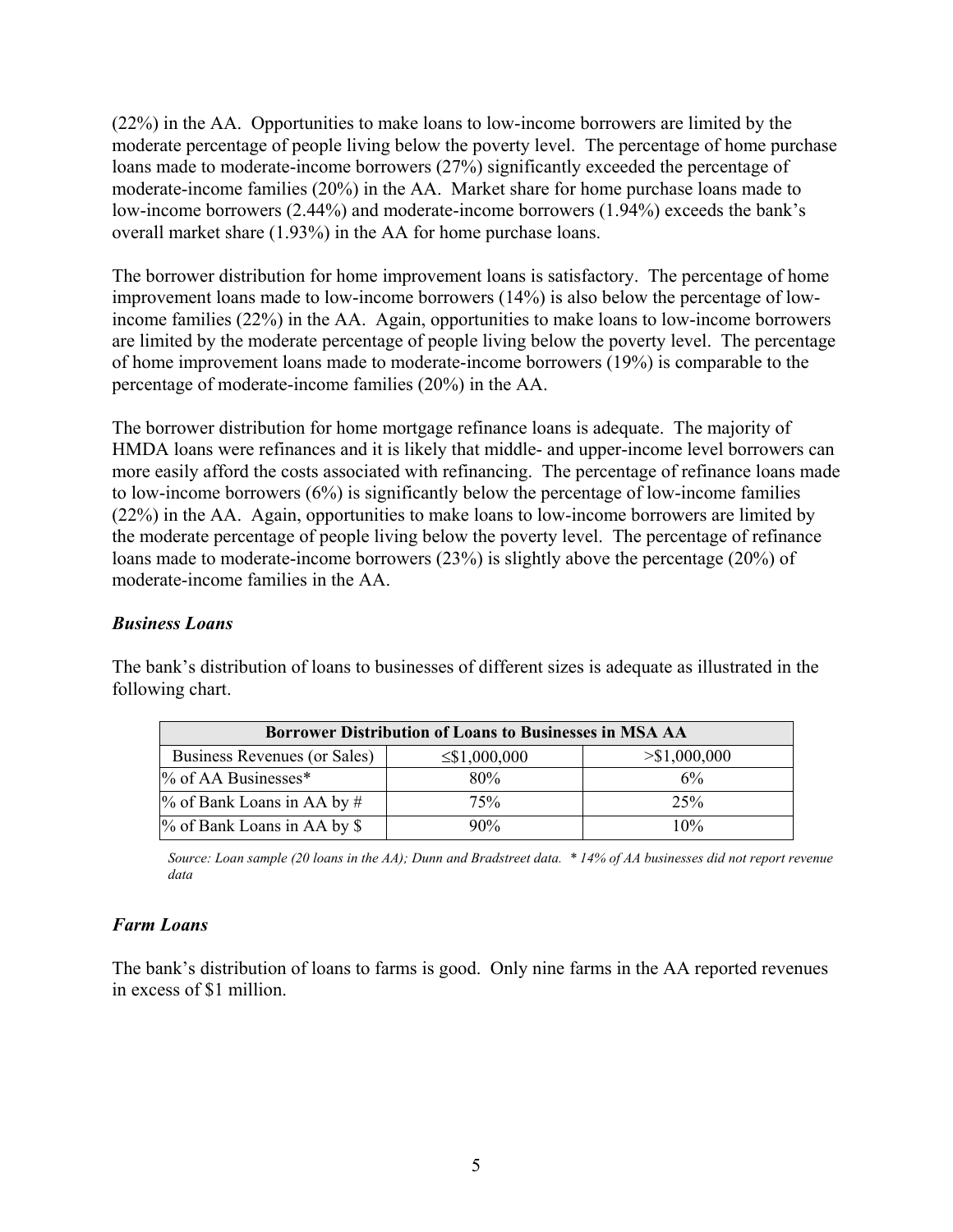| <b>Borrower Distribution of Loans to Farms in MSA AA</b> |                    |                         |  |  |  |  |  |
|----------------------------------------------------------|--------------------|-------------------------|--|--|--|--|--|
| Business Revenues (or Sales)                             | $\leq$ \$1,000,000 | $>\frac{51,000,000}{5}$ |  |  |  |  |  |
| % of AA Businesses*                                      | 97%                | $2\%$                   |  |  |  |  |  |
| $\%$ of Bank Loans in AA by #                            | $100\%$            | $0\%$                   |  |  |  |  |  |
| % of Bank Loans in AA by \$                              | $100\%$            | $0\%$                   |  |  |  |  |  |

*Source: Loan sample (20 loans in the AA); Dunn and Bradstreet data. \* 1% of AA farms did not report revenue data* 

#### **Greene County AA**

The bank's distribution of loans to farms in the Greene County AA is good. Only four farms in the AA reported revenues in excess of \$1 million.

| Borrower Distribution of Loans to Farms in Greene County AA |                    |               |  |  |  |  |  |  |  |
|-------------------------------------------------------------|--------------------|---------------|--|--|--|--|--|--|--|
| Business Revenues (or Sales)                                | $\leq$ \$1,000,000 | > \$1,000,000 |  |  |  |  |  |  |  |
| % of AA Businesses                                          | 98%                | $2\%$         |  |  |  |  |  |  |  |
| $\%$ of Bank Loans in AA by #                               | 95%                | $5\%$         |  |  |  |  |  |  |  |
| % of Bank Loans in AA by \$                                 | 80%                | 20%           |  |  |  |  |  |  |  |

*Source: Loan sample; Dunn and Bradstreet data.* 

#### **Geographic Distribution of Loans**

The overall distribution of loans to geographies of different income levels is adequate, given the contextual factors.

#### **Lending in MSA AA**

#### *Residential Real Estate Loans*

The distribution of home mortgage loans to geographies of different income levels is adequate. HMDA reports detailing CB&T's home mortgage activity over the evaluation period were reviewed to identify gaps in the geographic distribution of those loans. No conspicuous gaps were identified. Our conclusion was based on the HMDA reportable loans discussed above. The bank did not report originating any multifamily loans during the evaluation period.

The data used to evaluate CB&T's residential lending activity is presented in the following table.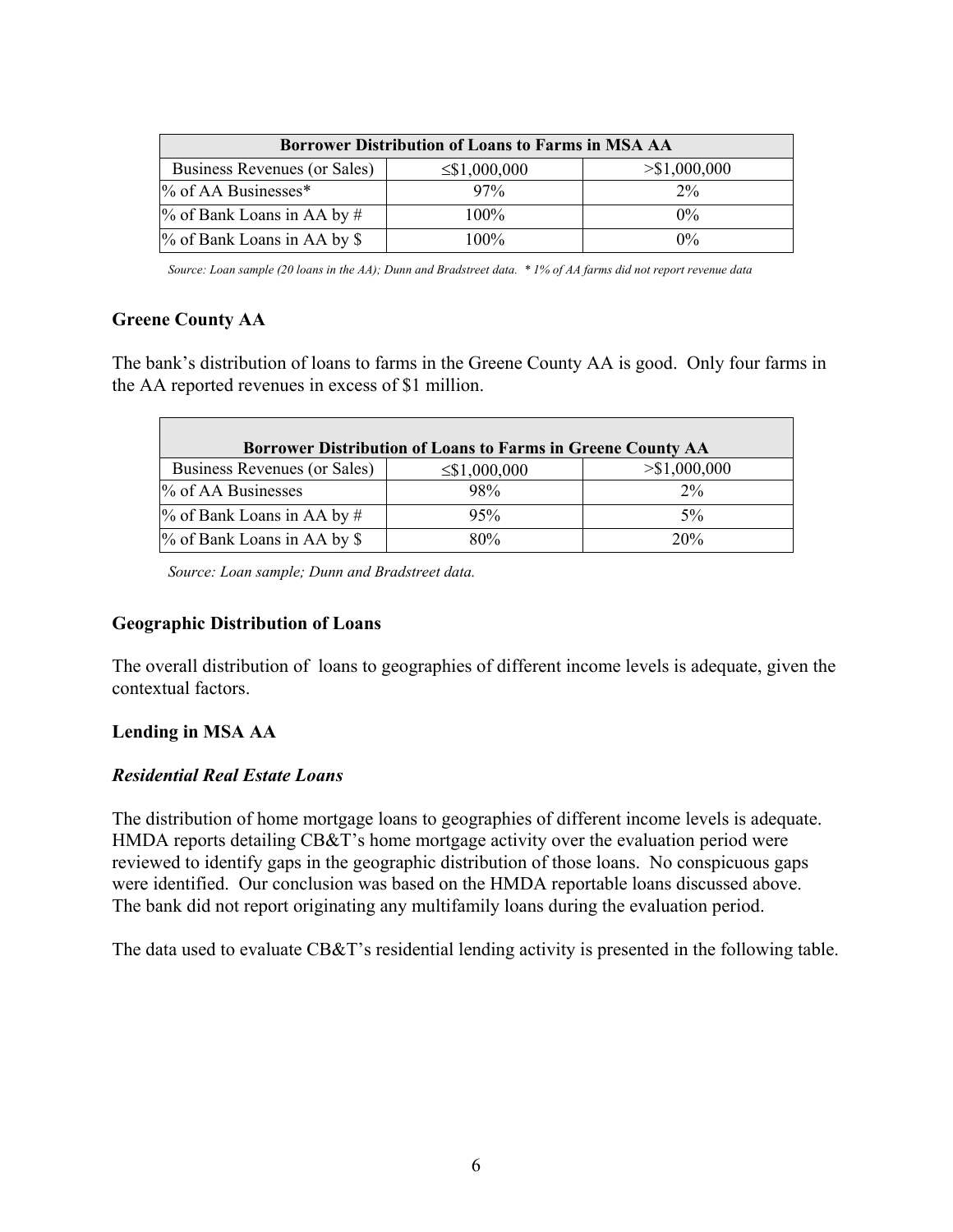| <b>Geographic Distribution of Residential Real Estate Loans in MSA AA</b> |           |        |           |        |                                                      |        |                   |        |  |  |
|---------------------------------------------------------------------------|-----------|--------|-----------|--------|------------------------------------------------------|--------|-------------------|--------|--|--|
| Census Tract<br>Income Level                                              | Low       |        | Moderate  |        | Middle                                               |        | Upper             |        |  |  |
|                                                                           |           |        |           |        |                                                      |        |                   |        |  |  |
| Loan type                                                                 | $%$ of AA | $%$ of | $%$ of AA | $%$ of | $%$ of AA                                            | $%$ of | % of AA           | $%$ of |  |  |
|                                                                           | Owner     | Number | Owner     | Number | Owner                                                | Number | Owner             | Number |  |  |
|                                                                           | Occupied  |        |           |        | of Loans   Occupied   of Loans   Occupied   of Loans |        | Occupied of Loans |        |  |  |
|                                                                           | Housing   |        | Housing   |        | Housing                                              |        | Housing           |        |  |  |
| Home Purchase                                                             | $0\%$     | $0\%$  | $22\%$    | 16%    | 65%                                                  | 64%    | 13%               | 20%    |  |  |
| Home                                                                      | $0\%$     | $0\%$  | $22\%$    | 21%    | 65%                                                  | 69%    | 13%               | 10%    |  |  |
| Improvement                                                               |           |        |           |        |                                                      |        |                   |        |  |  |
| Home Refinance                                                            | 0%        | $0\%$  | 22%       | 14%    | 65%                                                  | 72%    | 13%               | 14%    |  |  |

*Sources: HMDA data and 1990 U.S. Census data.* 

The percentage of the bank's home purchase (16%) and home refinance loans (14%) made in the moderate-income geographies is below the percentage of owner-occupied housing units (22%) in these geographies. However, the bank's market share of home purchase loans made in the moderate-income geographies exceeds its market share in all geographies.

#### *Business Loans*

The geographic distribution of business loans is good as illustrated in the following chart. While only 27% of AA businesses are located in moderate-income CTs, 45% of loans sampled were made to businesses in moderate-income CTs.

| <b>Geographic Distribution of Loans to Businesses in MSA AA</b> |         |        |                                                                                       |                       |                     |        |           |        |  |  |
|-----------------------------------------------------------------|---------|--------|---------------------------------------------------------------------------------------|-----------------------|---------------------|--------|-----------|--------|--|--|
| Census Tract<br>Income Level                                    | Low     |        | Moderate                                                                              |                       | Middle              |        | Upper     |        |  |  |
| Loan Type                                                       | % of AA | $%$ of | $%$ of AA                                                                             | $%$ of $\blacksquare$ | % of AA $\parallel$ | $%$ of | $%$ of AA | $%$ of |  |  |
|                                                                 |         |        | Businesses   Number   Businesses   Number   Businesses   Number   Businesses   Number |                       |                     |        |           |        |  |  |
|                                                                 |         | of     |                                                                                       | of                    |                     | of     |           | of     |  |  |
|                                                                 |         | Loans  |                                                                                       | Loans                 |                     | Loans  |           | Loans  |  |  |
| Commercial                                                      | $0\%$   | $0\%$  | 27%                                                                                   | 45%                   | 73%                 | 55%    | 0%        | 0%     |  |  |

*Source: Loan sample (20 loans in AA) and Dunn and Bradstreet data.* 

#### *Farm Loans*

The geographic distribution of farm loans is good. The bank's level of lending to farms in moderate-income geographies (35%) exceeds the numbers of farms located in moderate-income geographies (27%).